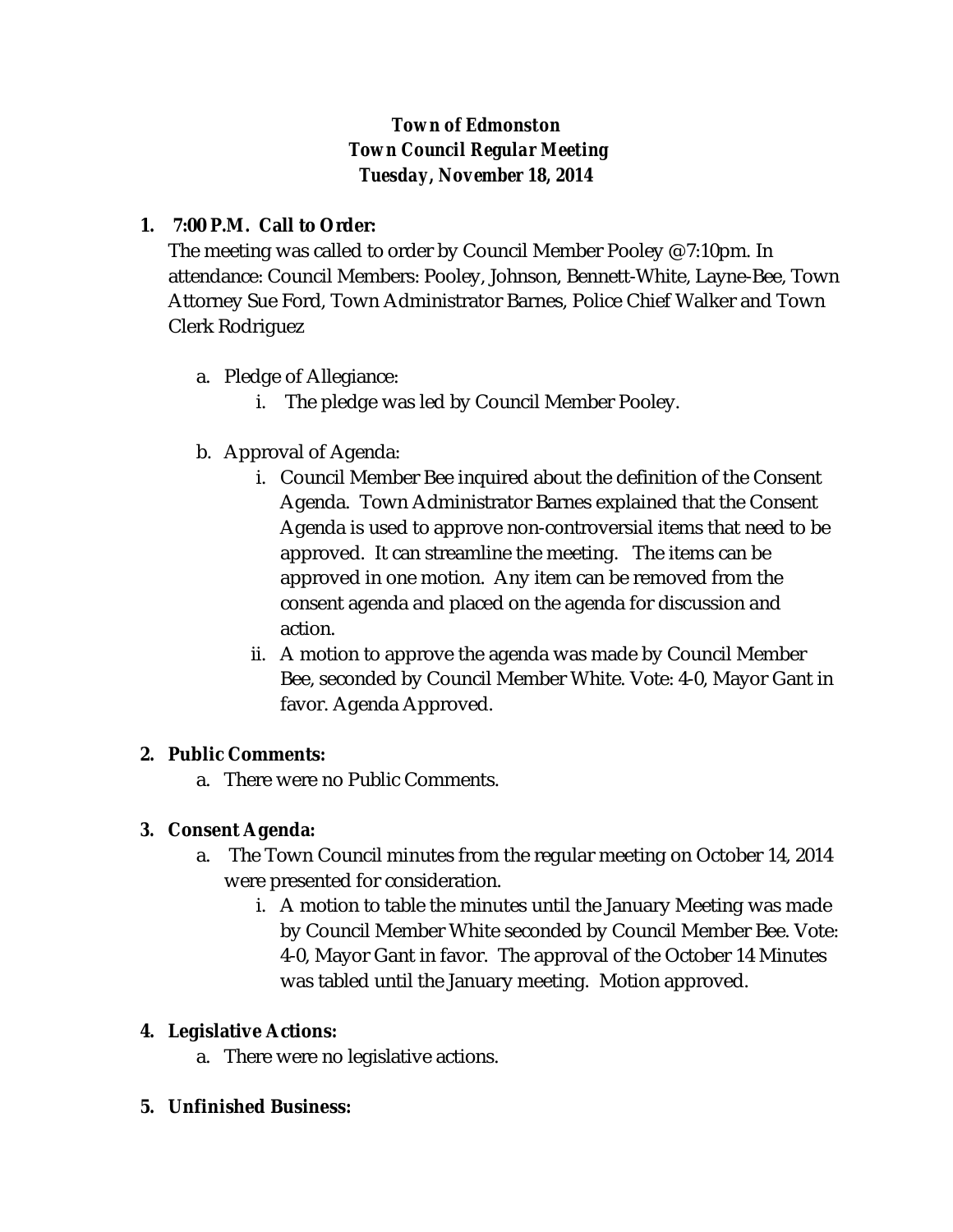- a. The Port Town Volunteer award was presented to Elizabeth "Betsy" McCauley.
- b. Police Chief Stephen Walker gave an update on the energy grant for the hybrid vehicle. He informed the Council that he is still in the process of selecting a SUV that is viable for code enforcement use. He will be reaching out to the Maryland Department of Energy for some guidance on the grant and its limitations.

## 6. **New Business:**

- a. The FY14 annual audit was presented by Robert Diss, Senior Partner of Lindsey & Associates.
- b. Town Administrator Barnes presented the council with the monthly check register and the budget report for the month of October.
	- i. Council Member Bee inquired about what are the NSF checks in the report. Town Clerk Rodriguez explained that those are checks that have been returned by the bank. They are collected from the customer.
- c. Police Chief Stephen Walker presented a list of equipment and vehicles that the Council could declare as surplus and offer for sale.
	- i. Council Member Bee requested that the list be included in the Town's Newsletter for residents to have the opportunity to bid on and purchase the items.
	- ii. A motion to approve the list of surplus vehicles and equipment and to place the items on govdeals.com for auction was made by Council Member Pooley, seconded by Council Member Johnson. Vote: 4-0, Mayor Gant in favor. Motion approved.
- d. Mayor Gant informed the Council about the Town being the recipient of an award from the Maryland Smart Energy Communities in recognition of our participation in the program. This award was given to the town during the most recent PGCMA meeting.
- e. The Town Attorney Susan Ford was excused from meeting.

## **7. Reports**

- a. Council Report:
	- i. Ward 2
		- 1. Council Member Pooley:
			- a. There was a great turnout in attendance for the University of Maryland Panhellenic Society Day of service. Over 170 volunteers came to Edmonston to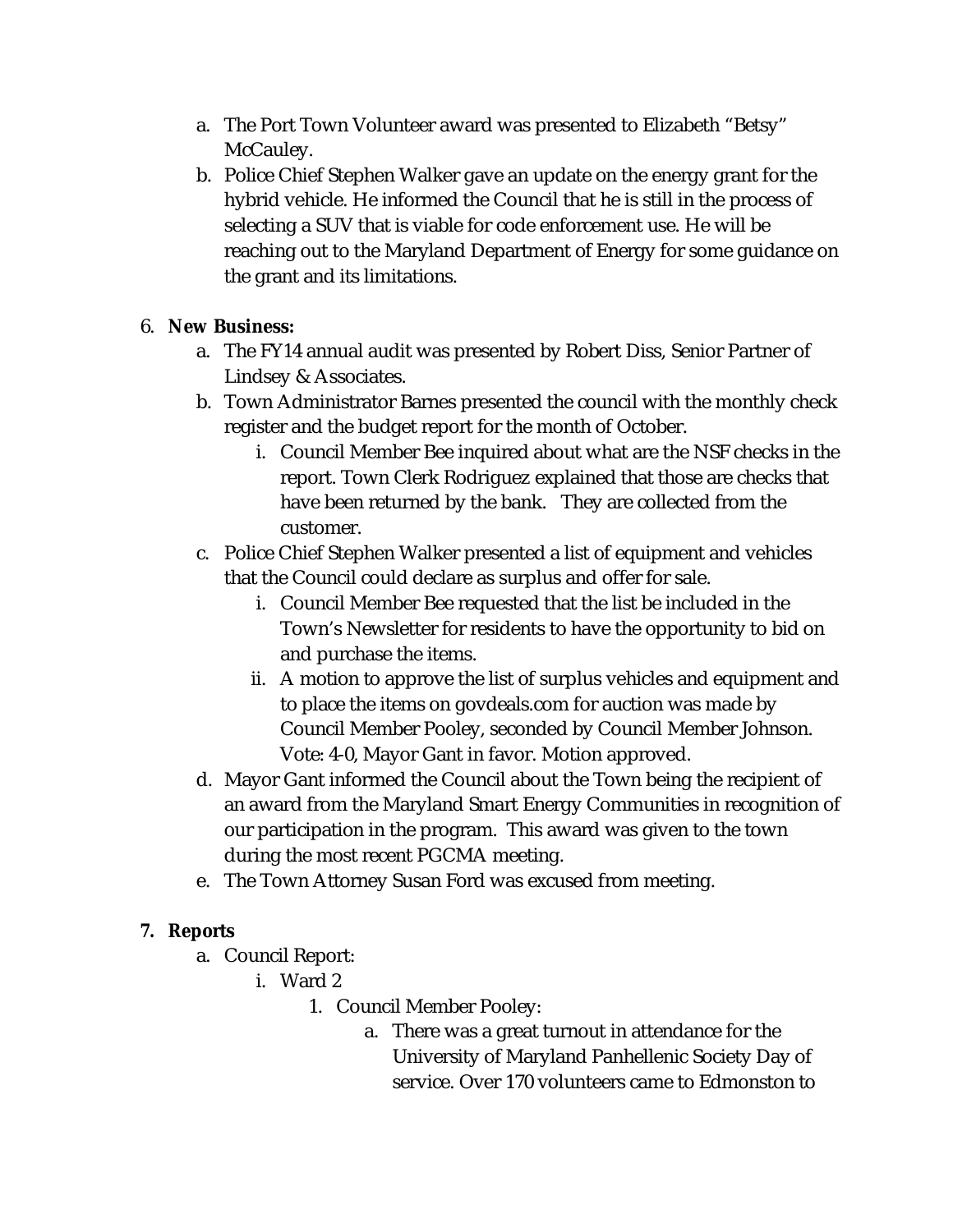assist in cleaning throughout the town, along the river, and building little libraries.

- b. The Eco City Farms Pumpkin Smashing event unfortunately did not have such a good turnout. There was no attendance. If the event occurs next year it will need to be promoted more.
- 2. Council Member Johnson:
	- a. Mr. Johnson reported that he was able to lead a group during the day of service, cleaning up trash from along the river and along Decatur Street.
	- b. Mr. Johnson recommended that a trash can be placed at the wooded area near the path from Kenilworth and Emerson and along Decatur Street near the bridge.
- ii. Ward 1
	- 1. Council Member White:
		- a. Council Member White reported that she attended the Port Towns Legislative Dinner and thought it was informative and interesting.
		- b. Council Member White indicated she had talked with Mr. Barnes about the Rec Center floor being replaced. He indicated Park and Planning had it planned in 2010, but it did not happen. She expressed concern that it be replaced in the very near future.
	- 2. Council Member Bee:
		- a. Council Member Bee reported on an incident Veteran's Day when a water leak occurred on Taylor Road. She was pleased with the WSSC response and the information they provided. She asked if the town had any protocol for when this type of emergency happens. Mr. Barnes indicated it is difficult to get information from WSSC, but the staff could work on a plan of action going forward. The Chief and Mr. Barnes are always available via cell phone. Mr. Barnes indicated we will look at the telephone answering system and look at using blast emails to residents to get information out.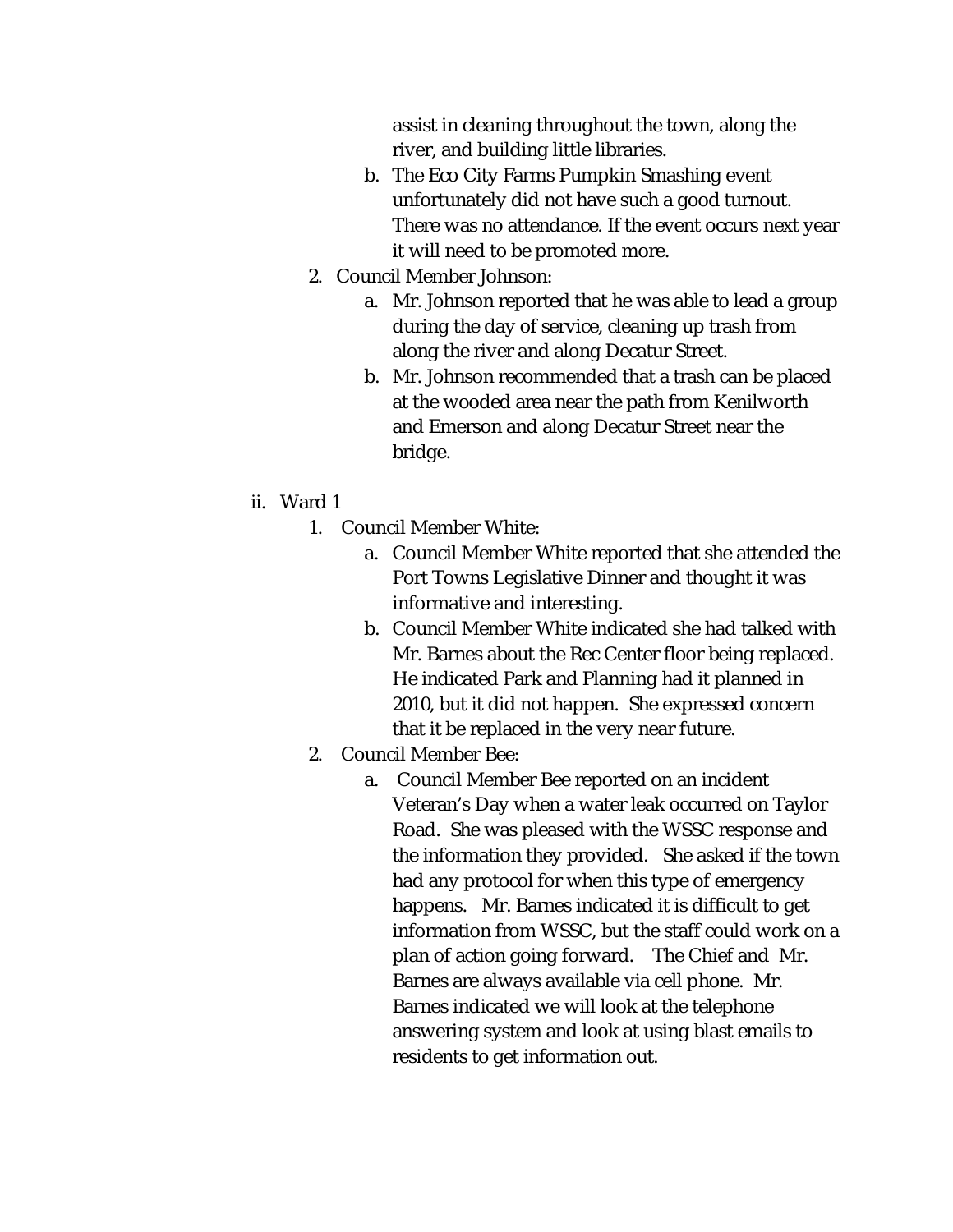- b. Police Report:
	- i. Chief Walker distributed the Police Department's October monthly report.
	- ii. He informed the Council that our officers participated with officers from other neighboring municipalities in a DUI Enforcement operation, which was funded by a grant from the Maryland State Highway Department.
	- iii. The Chief informed the Council that Officer Thompson has completed his probation period and will be promoted to the rank of Private First Class. He also reported that Police Clerk Suazo, had completed her probation period. Both employees will be receiving pay raises that were budgeted in the FY14 budget.
- c. Town Administrator Report:
	- i. The Town Adminstrator gave a report on the Recreation Center. The public works crew will be inspecting the facilities daily, ensuring that everything is in good condition. He reported that he is working on getting estimates for the replacement of the floor tiles.
	- ii. Council Member Johnson attended the State Highway Administration open house and was able to get a contact for working on cleaning along Kenilworth from Decatur to Fountain Park apartments.
	- iii. Mr. Barnes reported that on December 18, 2014, we will be having our Town Holiday party, at the Rec. Center. Santa Claus will be joining us and we will be having Karaoke as well.
		- 1. Council Member White mentioned that she noticed that some events that were advertised in the Newsletter came out after the event occurred. She would like for the newsletter to be delivered during the 1st week of the month.
- d. Mayor's Report:
	- i. Mayor Gant reported that she participated in the cleanup event with the students from the University of Maryland Panhellenic Societies. She stated that it was a great opportunity to participate with the students to clean up the town.
	- ii. The long awaited Kenilworth Avenue project has started. The State Highway will be installing sidewalks, bike lanes and curves in addition to new pavement to the area.